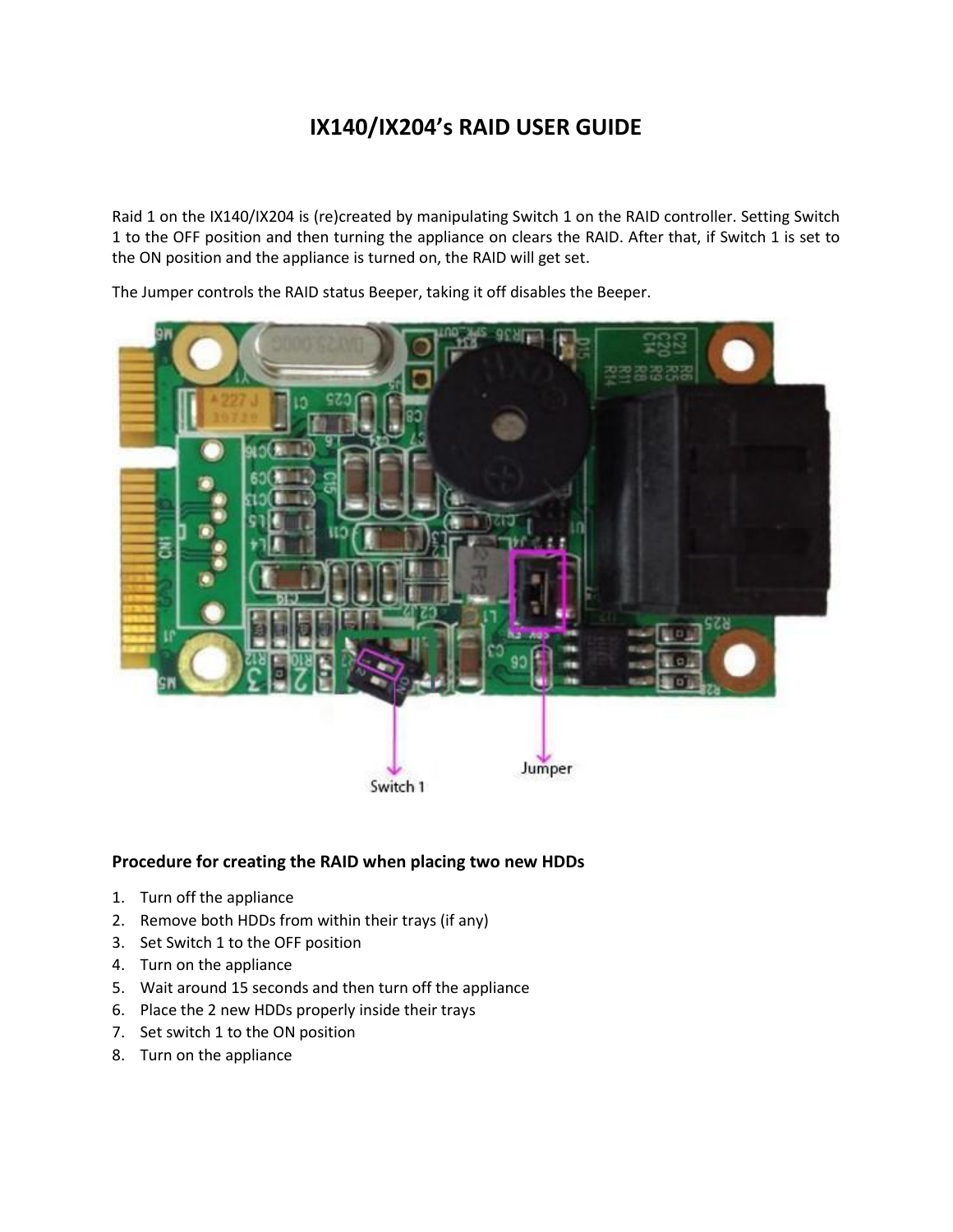## **When one of the disks fails**

When one of the disks fails this is indicated by the LEDs for each disk on the RAID controller board as well as through the Beeper. The LED corresponding to the disk failing will turn OFF and beeps will start to be heard. LED D15 represents the status for the disk connected to the SATA1 port while LED D14 represents the status for the disk connected to the SATA2 port.